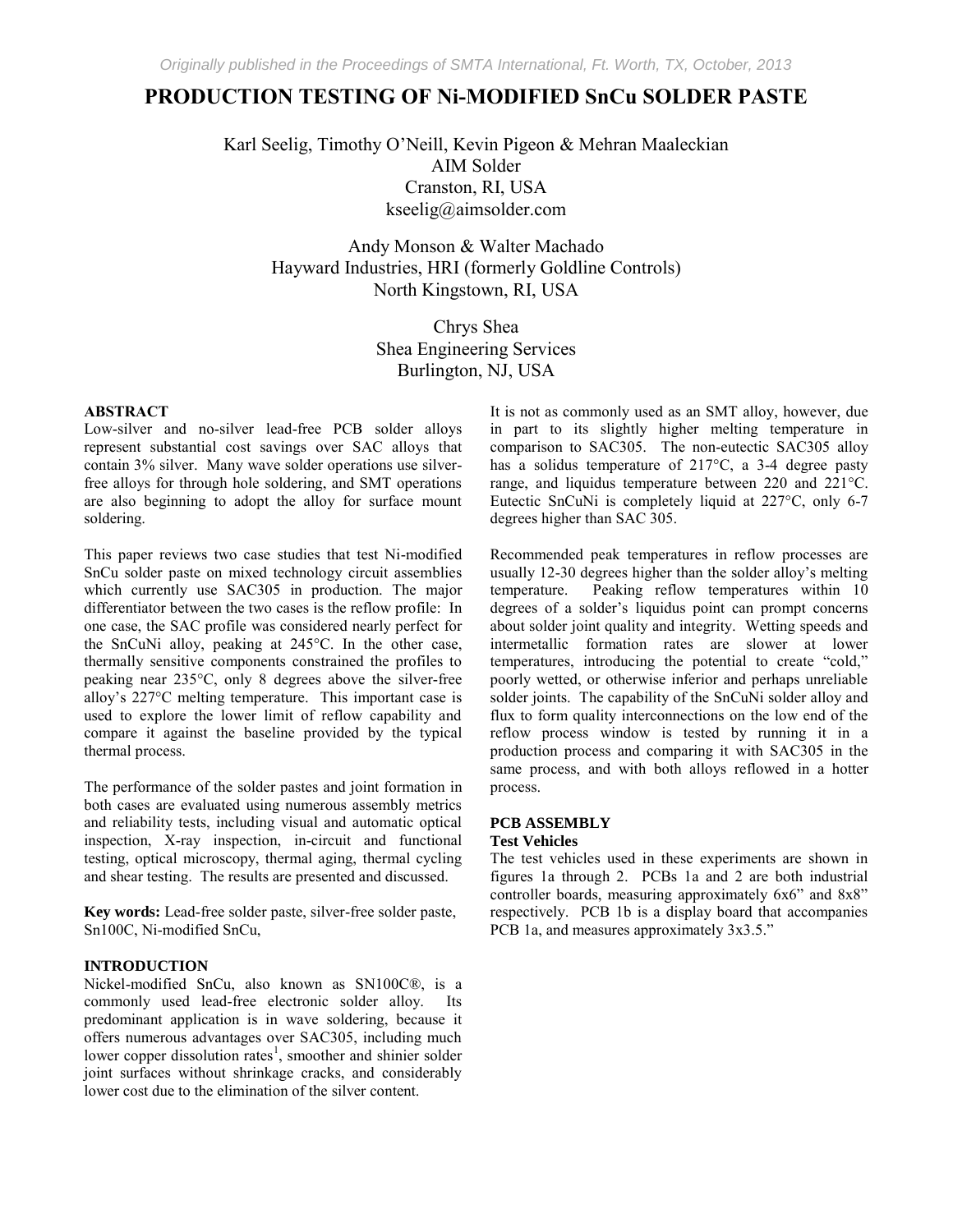

**Figure 1a.** Controller board used in experimental production run (Case 1a/PCB 1a).



**Figure 1b.** Display board used in experimental production run (Case 1b/PCB 1b).



**Figure 2.** Controller board used in baseline production run. (Case 2/PCB 2).

# **Assembly Processes**

PCBs 1a and 1b were printed using Type 4 AIM NC259 solder paste for both alloys with 0.005" electroformed stencils for both assemblies on an EKRA X4 printer. Components were placed with ASM SIPLACE D4 and reflowed in a 7-zone BTU Pyramax oven. 30 of each assembly were run on the production line with both SAC305 and SnCuNi solder pastes. Five of each set were assembled with PTH components and wave soldered using SnCuNi.

PCB 2 was printed using Type 3 AIM NC254 no-clean solder paste for both alloys with a 0.005" laser-cut, electropolished stencil on an MPM UP2000 printer. Components were placed with a Mydata MY12 and the boards were reflowed with a 10-zone Electrovert Omniflo oven. 50 of each assembly were run on the production line with both SAC305 and SnCuNi solder pastes. They were all fully assembled with PTH components and wave soldered with SAC305 or SnCuNi, corresponding to their SMT solder alloy.

# **Reflow Profiles**

PCBs 1a and 1b ran relatively fast, cool, ramp-style reflow profiles, reaching peak temperatures of 233-236°C in about 3 minutes 30 seconds, with 55-65 seconds above 217°C (figure 3) . In contrast, PCB #2 ran a longer, hotter, soakstyle profile that peaked at 245°C in 4 minutes 45 seconds (figure 4).



**Figure 3.** Reflow profile for PCB 1a.



**Figure 4.** Reflow profile for PCB 2.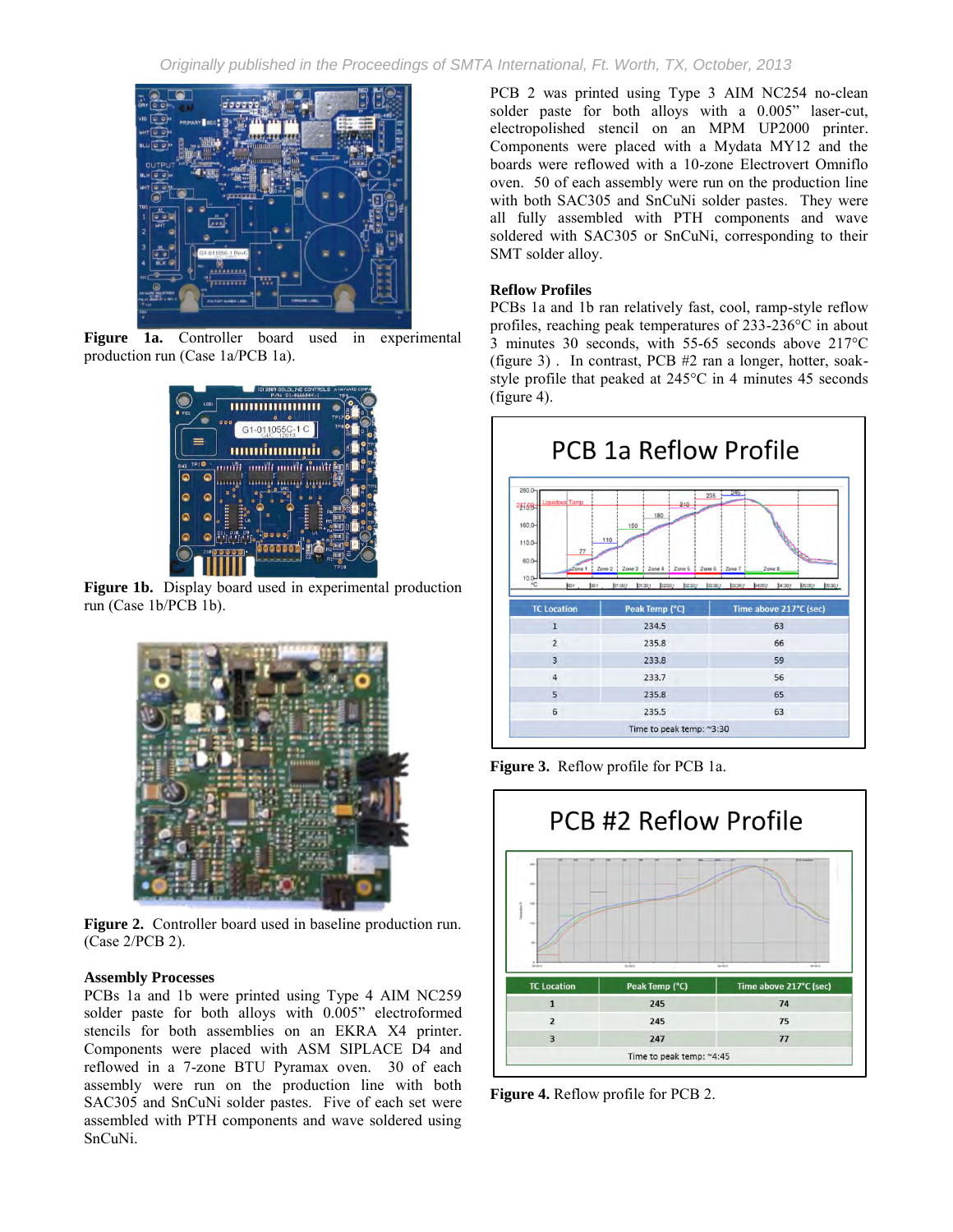Visual inspection of PCB 1b on its original reflow profile indicated minimal wetting to some of the SOIC leads and a few unmelted solder spheres near areas of higher thermal mass. Maintaining considerations for the thermally sensitive component(s), the profile was modified slightly by slowing the conveyor and increasing one zone temperature. These changes raised the peak temperature to 237°C with an approximate time above 227°C of 60 seconds and demonstrated improved wetting upon visual inspection. The original and modified profiles for PCB 1b are shown in figures 5 and 6.



**Figure 5.** Original reflow profile for PCB 1b



**Figure 6.** Modified reflow profile for PCB 1b

# **INSPECTION & TEST**

# **Assemblies 1a and 1b**

All 120 PCBAs were inspected with a Mirtec MV-7 Automated Optical Inspection immediately following reflow. No defects were identified. They were also 100% visually inspected by certified inspectors, with no defects

found. 5 of each set of PCBs (SAC305 and SnCuNi) were fully built up with PTH components, wave soldered (all with SnCuNi) and assembled into chassis for functional test. All passed.

# **Assembly 2**

All 100 PCBAs were visually inspected, in-circuit and functionally tested. Defect rates were similar with the exception of tombstones. This PCB design has a propensity for tombstoning in its usual production process. In this build, the SAC305 assemblies averaged 3 tombstones per board, whereas the SnCuNi assemblies had no tombstones at all. $^{2}$ 

# **ADDITIONAL AOI TESTING**

Samples of PCBAs 1a and 1b were submitted to Mirtec for additional AOI compatibility analysis. Using the MV-3L AOI system's standard H-V light algorithm (figure 7) very little difference in the reflectivity of the joints was noted. Minor differences were noted when using non-standard horizontal or vertical lighting only (figures 8 and 9).



**Figure 7.** AOI Image of SnCuNi solder joints



**Figure 8.** Image of Sn100C solder joints using vertical lighting only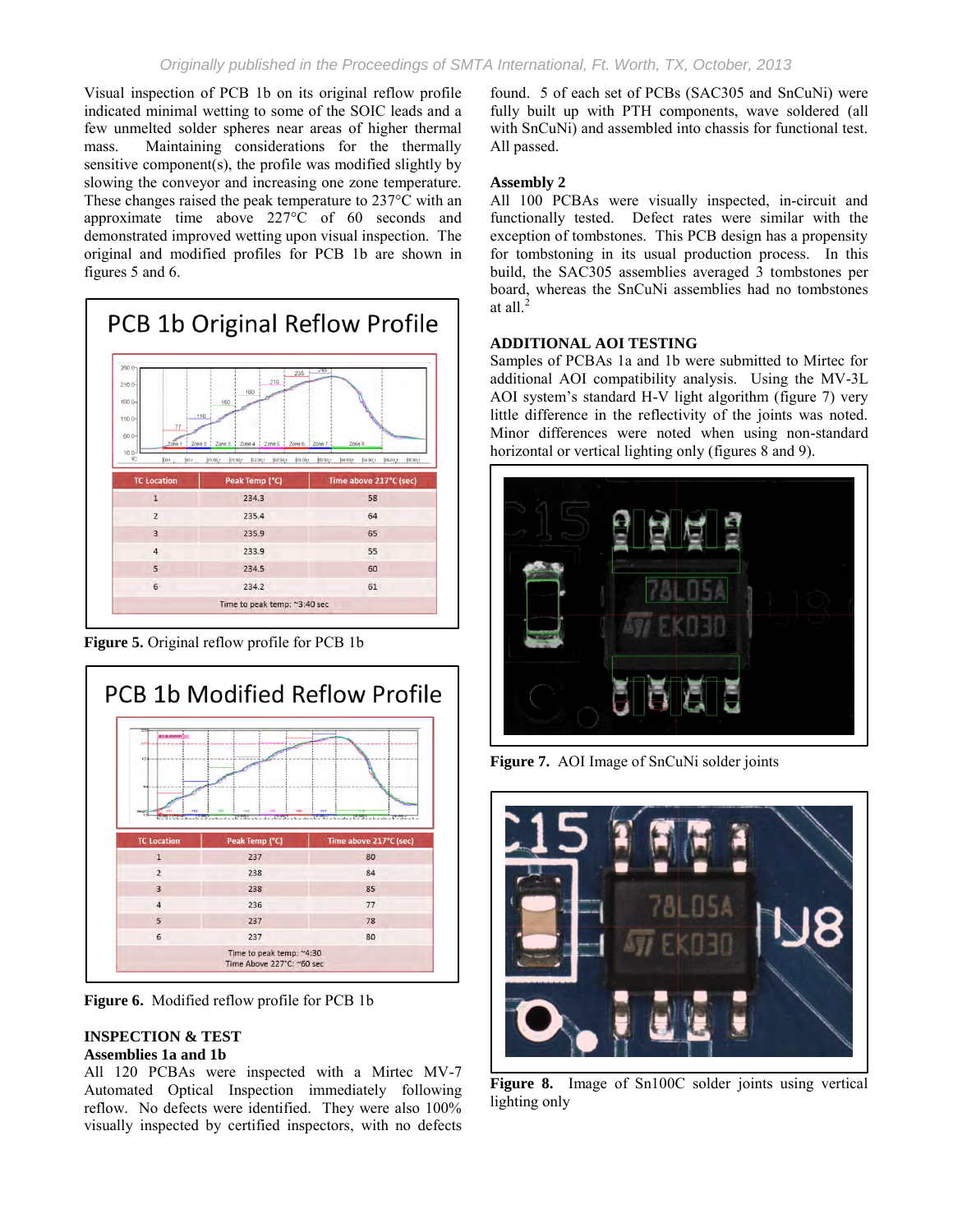

**Figure 9.** AOI Image of SAC305 solder joints using vertical lighting only.

Using standard solder joint identification and inspection algorithms, the AOI systems processed both alloys without requiring any changes to the standard inspection parameters.

# **SOLDER JOINT ANALYSIS**

# **Visual Appearance**

In addition to the professional visual inspection on the assembly line, samples from Case 1 were again inspected photodocumented. Figure 10 shows examples of the SAC305 SMT solder joints and figure 11 shows examples of the same joints formed with the Ni-modified SnCu. While the SnCuNi joints are shinier and smoother than the SAC305 joints, they do not exhibit the typical luster associated with this alloy (figure 12), presumably due to their low thermal exposure during the liquidus phase of the reflow process. Despite their relatively lackluster appearance, they exhibit acceptable wetting throughout the PCB assembly, including areas of higher thermal mass.



**Figure 10.** SAC305 solder joints formed in Case 1.

# **Sn100C SMT Solder Joints**

**Figure 11.** SnCuNi solder joints formed in Case 1.



Figure 12. Typical appearance of SnCuNi SMT solder joints

# **X-Ray**

Both SMT and PTH solder joints were inspected by manually operated transmission X-ray. Case 1a was chosen for SMT because the fastest, coolest reflow profile offers the greatest opportunity for voiding. Case 2 was chosen for PTH to allow a performance comparison of the two alloys in wave soldering. Representative X-rays are shown in figures 13-15.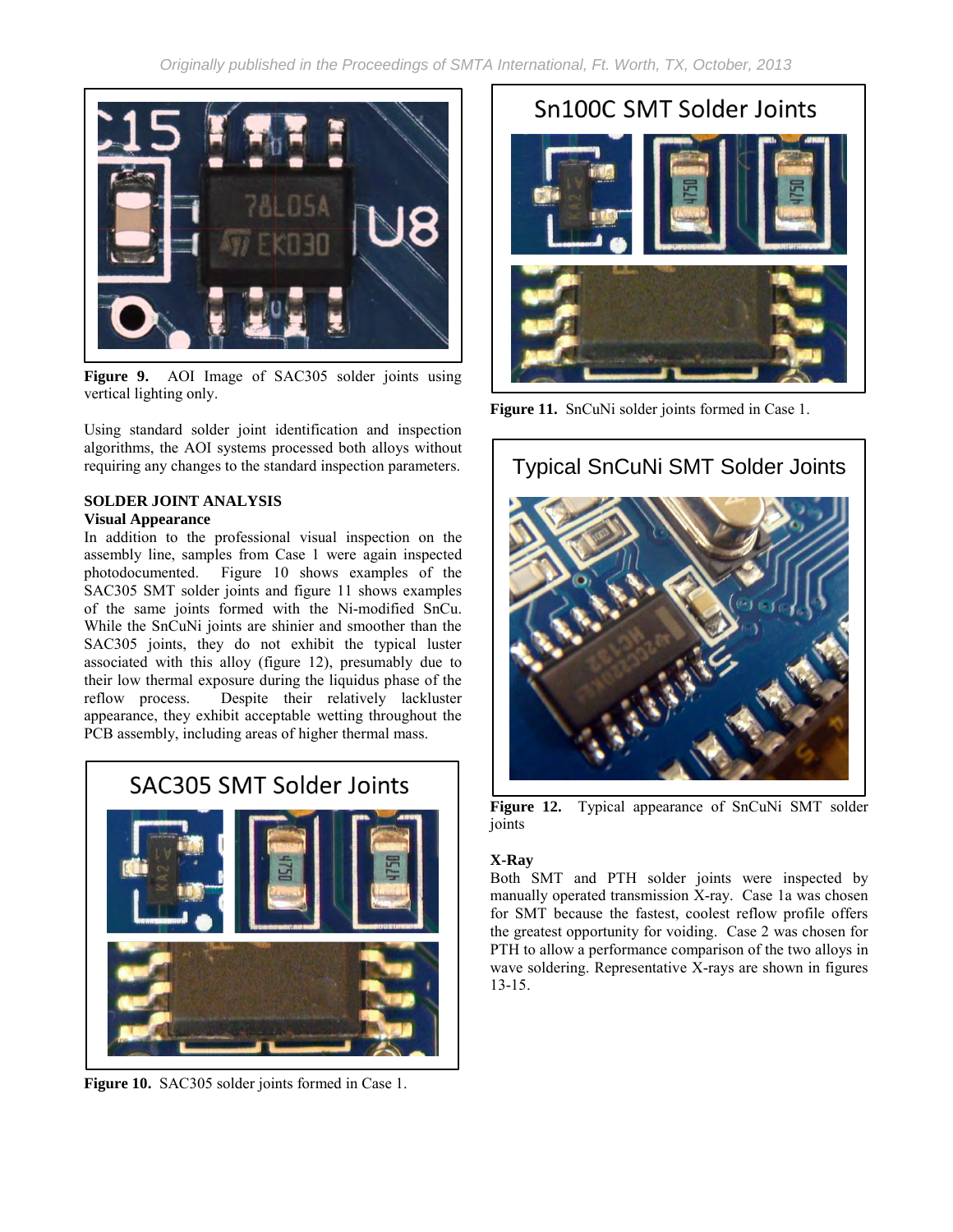



Figure 13. X-ray images of 0805 resistors from Case 1a.





**Figure 14**. X-ray images of SOIC solder joints from Case 1a.





**SnCuNi SAC305 Figure 15.** Representative X-rays of both alloys in PTH soldering from Case 2.

Both solder alloys demonstrated some degree of voiding in the SMT solder joints, but well below the 25% guideline for acceptability. The Ni-modified SnCu alloy showed slightly more voiding in the SMT solder joints of Case 1; the SAC305 showed slightly more voiding in the PTH solder joints of Case 2. It is believed that the level of SMT voiding seen in Case 1 can be reduced by reflow profile modifications that add some soak time in the ramp phase to permit outgassing of volatiles without increasing the ramp rate, peak temperature or TAL dictated by the boards' temperature-sensitive components. The level of voiding in Case 2's PTH components is not addressed because wave soldering of can have varied and multiple causes of voiding, including materials and processes used in PCB fabrication, component manufacturing or PCB assembly.

# **Microstructural Analysis**

Samples from Case 1a, which is the fastest, coolest profile that offers the least opportunity for wetting and intermetallic compound (IMC) formation, were cross-sectioned and examined via optical microscopy.

Figures 16 and 17 show good solder wetting to gull-wing and end-terminated components for both SnCuNi and SAC305.



**Figure 16**. SnCuNi solder joint wetting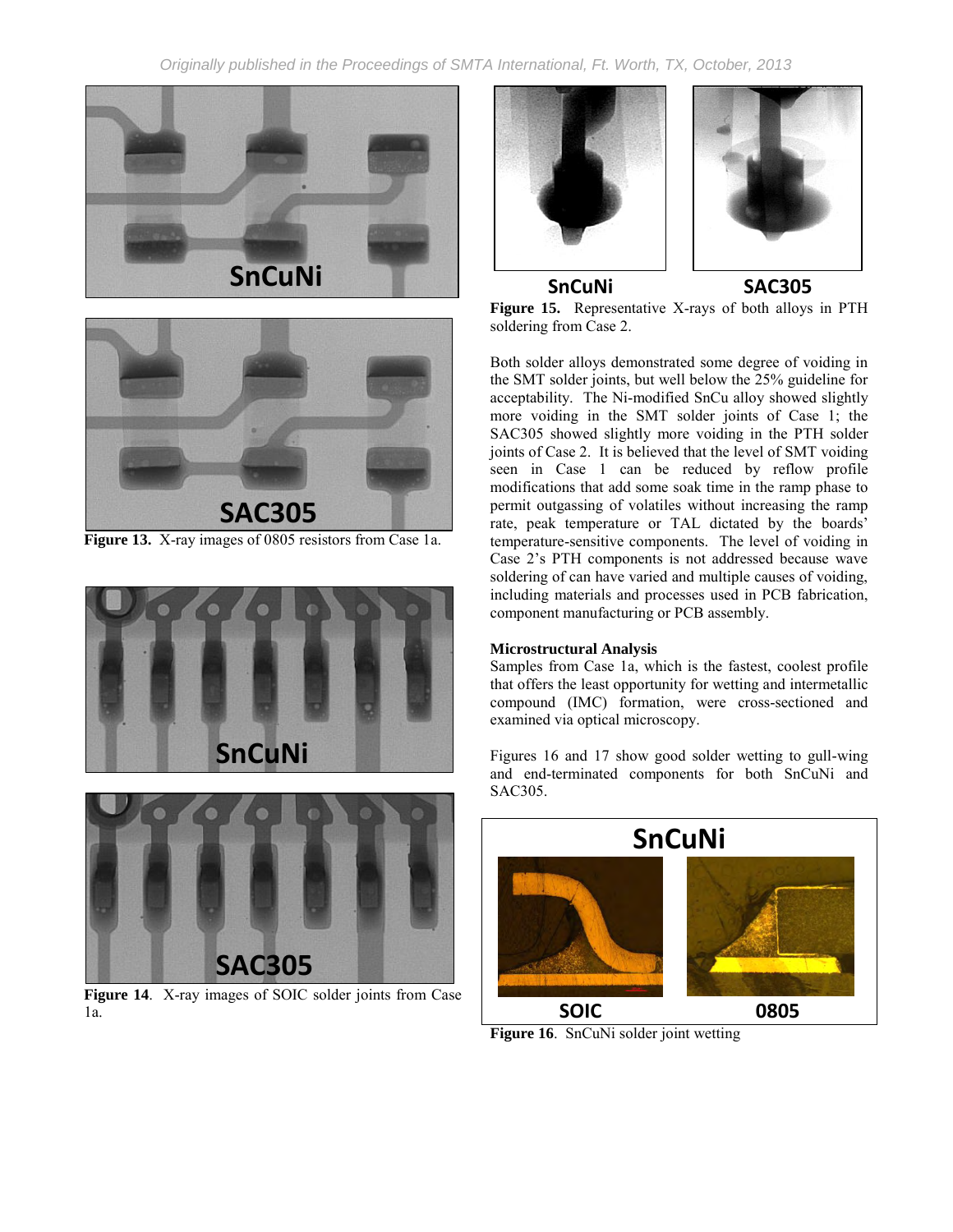

**Figure 17**. SAC305 solder joint wetting

The SnCuNi joint shown in figure 18 has a continuous, uniform IMC approximately 3um thick. The IMC has a smoother, more nodular appearance due to the nickel that inhibits intermetallic growth. The SAC305 joint also shown in figure 18 also has a continuous IMC approximately 3um thick, but with a more dendritic morphology, possibly complicated by a Ag3Sn IMC formation. The SnCuNi bulk solder showed a more equiaxed grain structure, whereas the SAC305 showed a columnar grain structure.



**Figure 18.** Microstrucutres and IMCs of both alloys in Case 1.

# **Thermal Aging**

The assemblies from Case 1 were aged at 125°C for 96 hours. They were again cross-sectioned and examined via optical microscopy. The grain structures and IMCs are shown in figure 19. Thermal aging had no significant effect on IMC growth.



**Figure 19.** Microstructure and IMC of both solder alloys in Case 1 after aging at 125°C for 96 hours.

# **Thermal Cycling**

Samples from Case 2, the more complex and densely populated assembly, were thermally cycled from 0 to +100°C for one hour cycles. After each 1000 cycles, they were in-circuit and functionally tested. Grain structure and shear strength were also assessed. This process was repeated three times, for a total of 3000 thermal cycles. No solder-related defects were found on any of the assemblies during any of the electrical testing. No structural changes were observed in any of the cross sectioned solder joints.

## **Shear Tests**

Samples from both cases were shear tested. 0805 chip resistors were sheared at 15° angles on a Dage 4000 series shear tester. In Case 1, 16 of each component were tested before thermal aging and 8 of each after. No appreciable differences were noted in overall shear strength, which ranged from 4-6kg, as expected. SAC305 demonstrated slightly higher average shear strength, with slightly larger standard deviations than SnCuNi. The results are shown in figure 20.



**Figure 20.** Shear strengths of 0805 resistors before and after thermal aging

In Case 2, 10 components were tested after each of 1000, 2000 and 3000 thermal cycles. Most of the results were also in the anticipated 4-6kg range, with the exception of the SnCuNi at 1000 cycles, which averaged only 3.1 kg (figure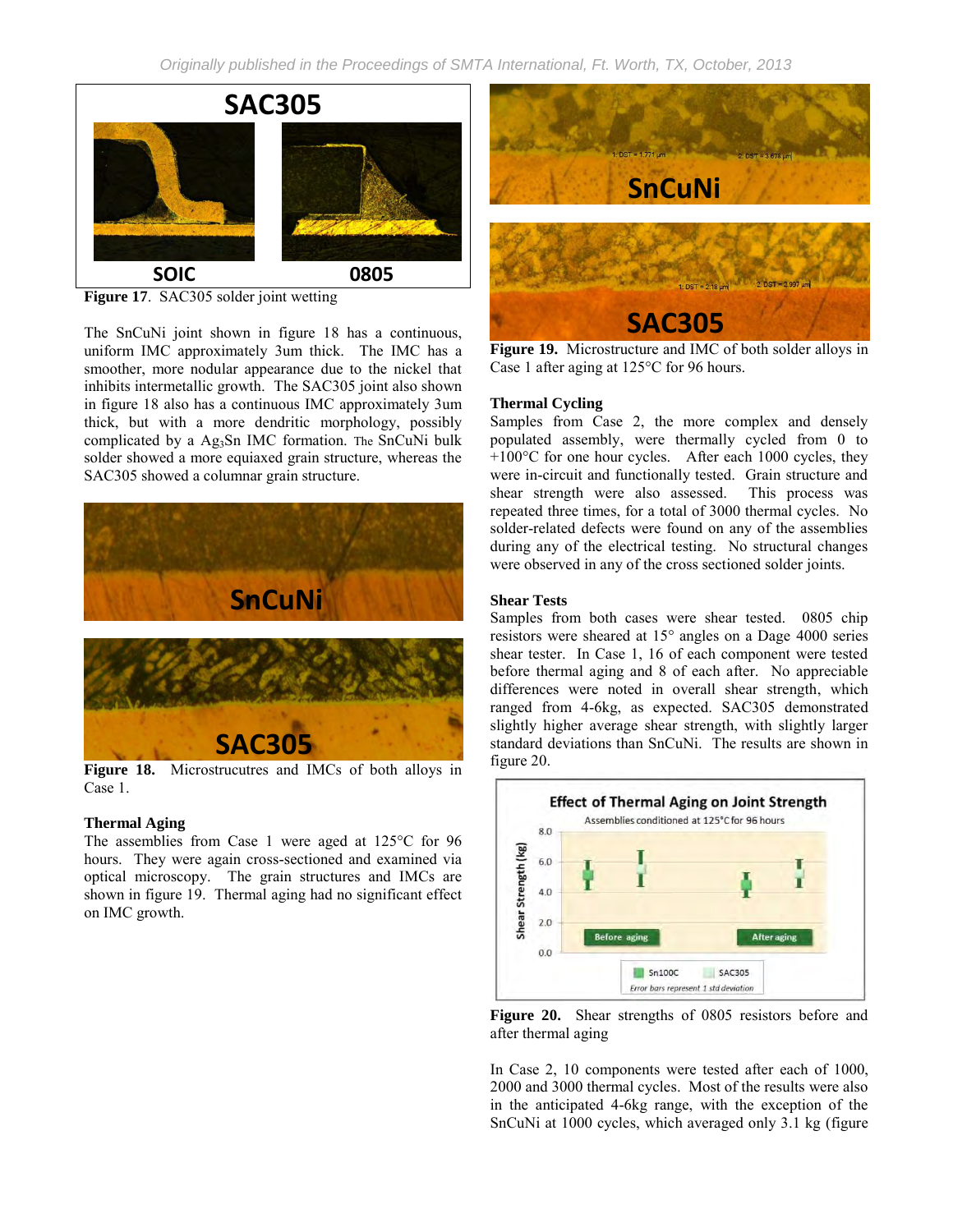21). The root cause of the low values and small standard deviation in this dataset is unknown. The remaining tests at 2000 and 3000 cycles produced results in the expected ranges.

# **PCB ASSEMBLY AND ANALYSIS SUMMARY**

The assembly and test process is summarized in table 1; the solder joint quality and reliability analysis is summarized in table 2.



**Figure 21.** Shear strengths of 0805 resistors after thermal cycling.

# **Table 1. PCB Assembly and Test Summary**

| <b>Process</b>                      | Case 1                                                                                                       | Case 2                                                              |
|-------------------------------------|--------------------------------------------------------------------------------------------------------------|---------------------------------------------------------------------|
| <b>Build Quantity</b>               | 30 each of controller and display PCBs<br>with SnCuNi and SAC305<br>120 total                                | 50 each with SnCuNi and SAC305<br>100 total                         |
| <b>Reflow</b>                       | Cool                                                                                                         | Moderate                                                            |
| Wave solder                         | 5 of each with SnCuNi only<br>20 total                                                                       | 50 each with SnCuNi and SAC305<br>100 total                         |
| <b>Visual Inspection</b>            | No defects found                                                                                             | Similar<br>defect<br>but<br>rates<br>more<br>tombstones with SAC305 |
| <b>Automatic Optical Inspection</b> | No defects found on production line<br>tweaks<br>needed<br><b>No</b><br>program<br>in<br>laboratory analysis |                                                                     |
| <b>In-Circuit Test</b>              |                                                                                                              | Pass                                                                |
| <b>Functional Test</b>              | 5 of each pair pass                                                                                          | Pass                                                                |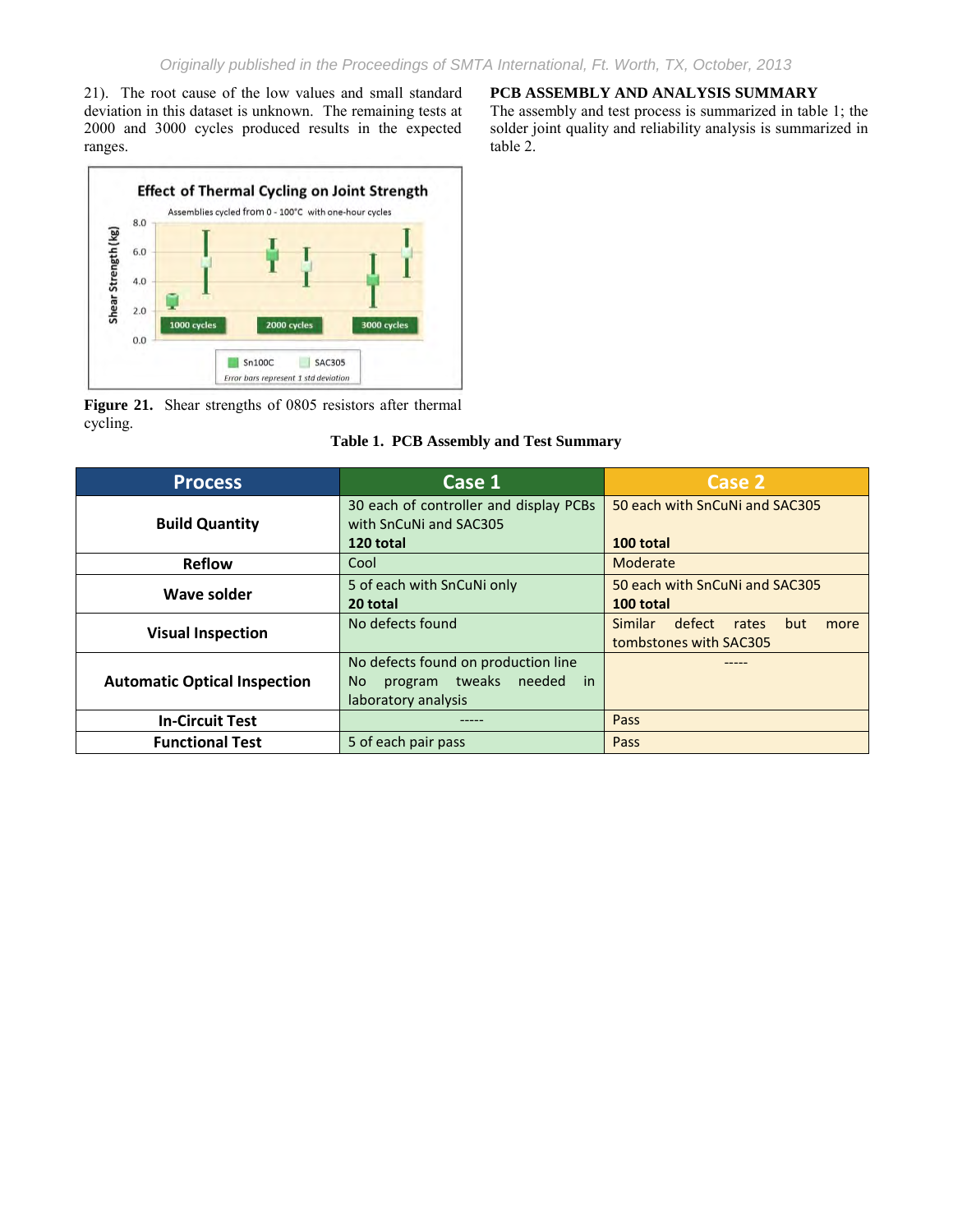| <b>Characteristic</b>                        | Case 1                                                                                                                                                                                   | Case 2                                                                                                                                     |
|----------------------------------------------|------------------------------------------------------------------------------------------------------------------------------------------------------------------------------------------|--------------------------------------------------------------------------------------------------------------------------------------------|
| <b>Visual Appearance</b>                     | Slightly duller than typical SnCuNi<br>surface finish<br><b>Acceptable wetting</b>                                                                                                       | Typical surface finish and wetting                                                                                                         |
| <b>Voiding</b>                               | SnCuNi showed slightly more voiding<br>in SMT.<br>Both within acceptable limits                                                                                                          | SAC305 showed slightly more voiding<br>in PTH<br>Both within acceptable limits                                                             |
| <b>Microstructure</b>                        | Uniform, continuous IMC approx. 3um<br>thick in both alloys' SMT joints.<br>Equiaxed grain structure in bulk solder<br>of SnCuNi; dendritic grain structure in<br>bulk solder of SAC305. |                                                                                                                                            |
| <b>Thermal Aging</b><br>125°C for 96 hrs     | No effect on IMC or grain structure or<br>either alloy.                                                                                                                                  |                                                                                                                                            |
| <b>Thermal Cycling</b><br>$0 - 100$ °C, 1 hr |                                                                                                                                                                                          | No electrical test failures found after<br>1k, 2k & 3k cycles<br>No structural changes observed in<br>cross sections at 1k, 2k & 3k cycles |
| <b>Shear Strength</b>                        | 0805 Resistors average 4-6kg shear<br>strength, no significant difference<br>between alloys before or after thermal<br>aging.                                                            | 0805 Resistors average 4-6kg shear<br>strength, only deviation noted was<br>SnCuNi after 1k thermal cycles.                                |

# **Table 2. Solder Joint Quality and Reliability Analysis**

## **DISCUSSION AND CONCLUSIONS**

Ni-modified SnCu solder alloy should be considered a viable replacement for SAC305 in nearly every SMT assembly process. The tests in Case 1 reflowed the SAC alternative in a profile that peaked at 235°C with only 60 seconds above 217°C – a thermal excursion considered near the lower limit for SAC305 processing. This profile allowed only 50 seconds above the 227°C melting point of SnCuNi. Even in a reflow process previously considered too cool for the silver-free alloy, acceptable solder joints were formed.

The visual appearance of the SnCuNi solder joints was a bit duller than typical SMT solder joints formed with this alloy at higher peak temperatures, but good wetting and IMC formation was confirmed by visual inspection and crosssectional optical microscopy. AOI algorithms recognized the SnCuNi solder joints using the same inspection parameters as the SAC305 joints. No program changes or tweaks were required to inspect the substituted solder alloy.

The Ni-modified SnCu SMT solder joints processed on the cooler profile demonstrated higher levels of voiding than the SAC305 solder joints processed under the same profile. Both solder pastes used the same flux. Although the level of voiding is considered acceptable, minor reflow modifications can likely reduce the incidence of voids in both alloys.

Solder joint strength was measured by shear testing 0805s. Their strength was in the normal range, and was not affected by thermal aging. Joint strength of the SnCuNi was comparable to the SAC305 formed under the same profile and also comparable to the joint strength of both alloys formed under the hotter, more traditional profile.

Thermal cycling did not affect the electrical or mechanical integrity of the solder joints in Case 2, which factored into the decision to forego the thermal cycling tests for Case 1. The solder joints formed in Case 1 under the cooler profile all exhibited typical characteristics – joint wetting, IMC formation and strength – indicative of quality, reliable solder joint formation. Originally, a planned thermal cycling test for Case 1 included cross sectioning, shear testing and electrical testing at the end of the 3000 cycles. However, given the normal characteristics of the solder joints and the abundance of thermal cycling results available on these alloys<sup>3</sup>, it was highly likely that no joints would fail and no advances in valuable knowledge would be gained by performing the tests. Therefore, they were omitted from the final analysis.

Silver-free, lead-free electronic solder alloys offer substantial cost savings over silver-containing ones, reducing solder paste costs by as much as 20 percent. This potential savings is very attractive to many OEM and CEMs, particularly in price-competitive sectors such as consumer electronics, but concerns over compatibility with the established SAC305 reflow window have slowed its implementation. Case 1 provides crucial information about the Ni-modified SnCu alloy's reflow capability in the low end of the SAC reflow process. It demonstrates that the SN100C® can form quality, reliable SMT solder joints even in thermal profiles on the lower margin of the SAC305